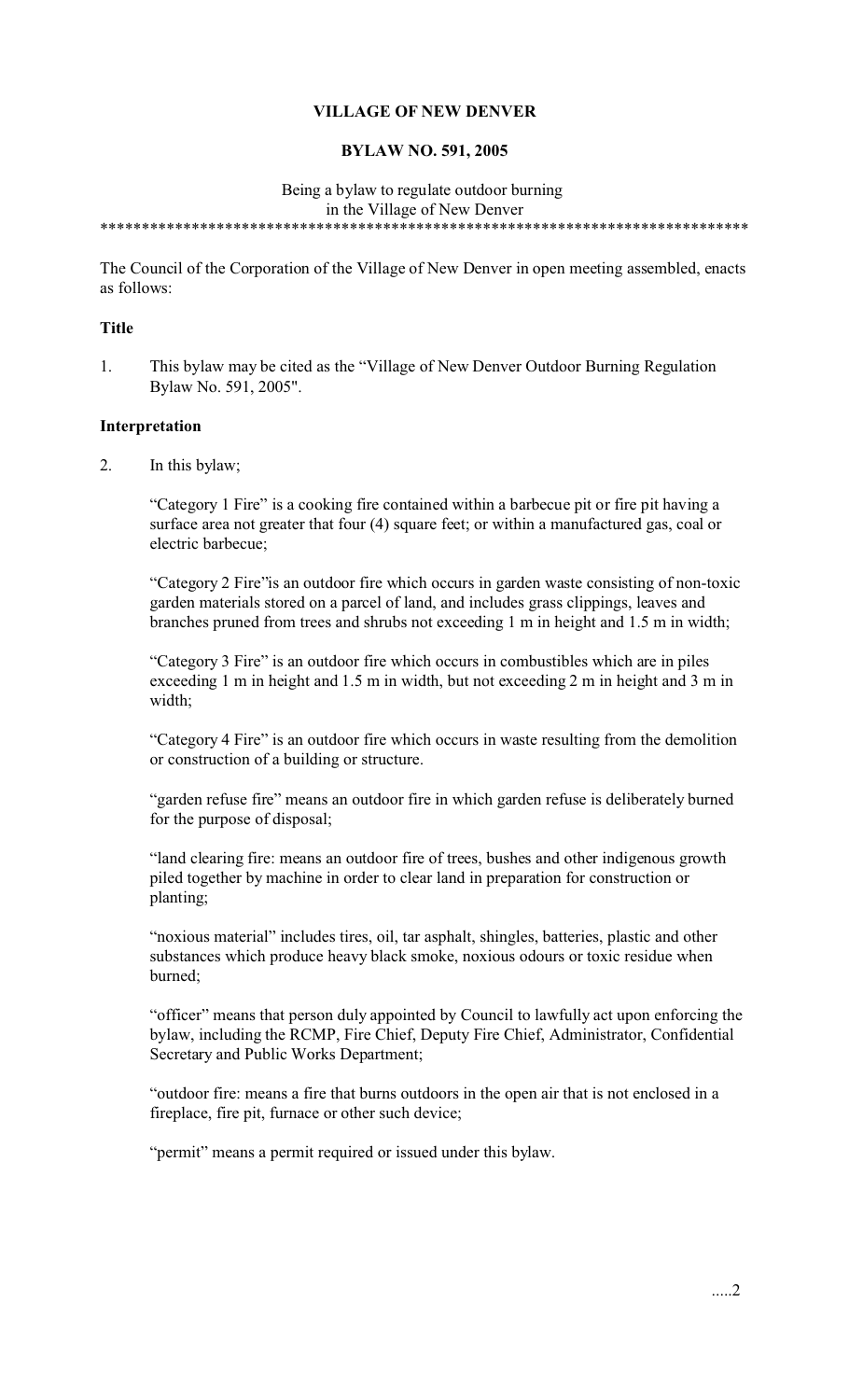## **General Regulations - Outdoor Fires**

#### 3. No person shall

- (a) except as expressly permitted by this bylaw, start or maintain any outdoor fire or permit any outdoor fire to burn on property owned or occupied by that person;
- (b) burn any noxious, explosive, corrosive or toxic material, pesticide or herbicide in an outdoor fire;
- (c) burn, in an outdoor fire, material brought from another location;
- (d) light, ignite or start or allow or cause to be lighted, ignited or started, an outdoor fire without first obtaining a permit if required by this bylaw;
- (e) start or maintain a land clearing fire;
- (f) burn for more than twenty-four (24) consecutive hours.
- 4. The following types of outdoor fires may be started and maintained at any time without a permit and are excluded from the regulations of this bylaw, except during time periods of Ministry of Forests campfire bans;
	- (a) cooking fires contained within a barbecue pit or fire pit having a surface area not greater than four (4) square feet; or within a manufactured gas, coal or electric barbecue; and
	- (b) fires started and maintained by the Village of New Denver Fire Department for training purposes or to prevent commencement or spreading of fire.

## **General Regulations - Category 3 Fires**

- 5. No person shall start or maintain a Category 3 Fire
	- (a) except between April 1<sup>st</sup> to May 15<sup>th</sup> inclusive and from September 30<sup>th</sup> to November  $15<sup>th</sup>$  inclusive, yearly;
	- (b) within one-hundred (100) metres from neighbouring residences and businesses, and five-hundred (500) metres from schools in session, hospital and facilities used for continuing care as defined under the Continuing Care Act;
	- (c) unless a person nineteen (19) years of age or older is, at all time, present at the burning site when the fire is burning and until the fire is totally extinguished, for the purposes of supervising and extinguishing the fire;
	- (d) unless a water hose, connected to an available water supply, shovel and/or excavation machine is present at the burning site;
	- (e) unless it is permitted under the Kootenay Ventilation Index as prescribed in Schedule "B" of this bylaw.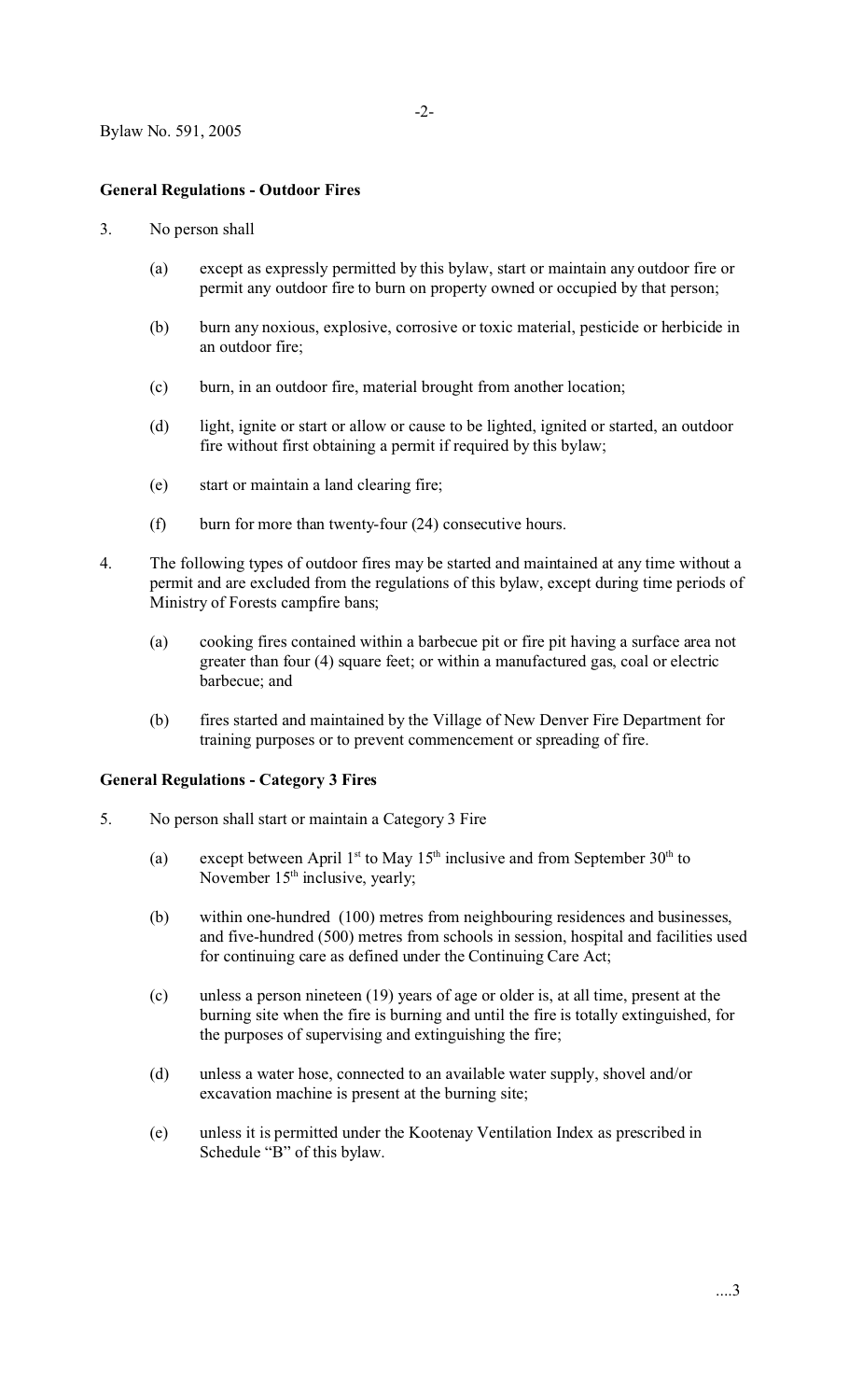# **General Regulations - Category 2 Fires**

- 6. No person shall start or maintain a Category 2 Fire
	- (a) except between April 1<sup>st</sup> to May 15<sup>th</sup> inclusive and September 30<sup>th</sup> to November  $15<sup>th</sup>$  inclusive, yearly;
	- (b) within thirty (30) feet of any building, structure, overhead wires or cables;
	- (c) unless a person nineteen (19) years of age or older is, at all times, present at the burning site when the fire is burning, and until the fire is totally extinguished, for the purposes of supervising and extinguishing the fire;
	- (d) unless a water hose, connected to an available water supply and shovel is present for the duration of the fire and until it is extinguished.

### **General Regulations - Category 4 Fires**

7. No person shall start or maintain a Category 4 Fire.

### **Permits**

- 8. (1) No person shall start an outdoor fire, other than those excepted from the bylaw in section 4, hereof, without first obtaining a permit therefor. The form of application for a permit and the form of permit shall be substantially in the form of Schedule "A", attached to and made a part of this bylaw.
	- (2) No person shall start a Category 3 Fire without first paying a permit fee of Twenty Dollars (\$20.00). The maximum time a permit may be issued for shall be three days.
- 9. An Officer may
	- (a) issue a permit in the form attached to this bylaw as Schedule "A", from 8:00 a.m. to 4:00 p.m. at the Village of New Denver Municipal Office, and;
	- (b) prior to issuing a permit, any Village of New Denver Fire Department Officer may inspect the proposed site of the fire and direct that actions be taken to comply with the provisions of this bylaw and;
	- (c) without limiting the generality of the foregoing, specify in the permit
		- (I) fire fighting equipment to be provided on the site of the fire or;
		- (ii) any other precautions.
- 10. A permit shall state the dates on which a permitted outdoor fire may burn.
- 11. An Officer may refuse to issue a permit when the Officer considers that it is not safe for the proposed fire to be started or maintained and may, without limiting what the Officer may take into account, consider weather conditions, site conditions and availability of Fire Department Personnel to extinguish the proposed fire.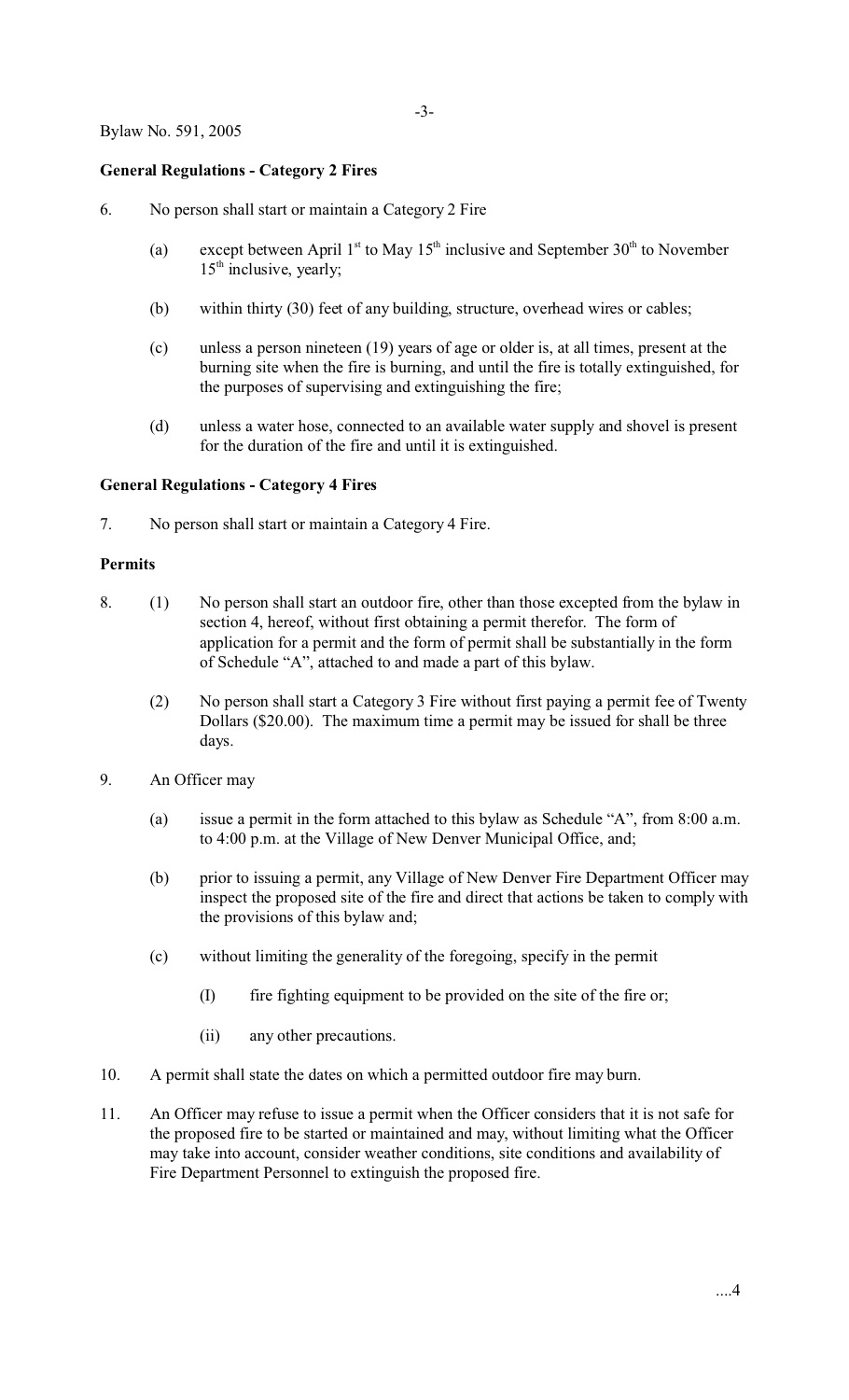- 12. An Officer may
	- (a) suspend or cancel a permit issued pursuant to Section 9 when, in the opinion of the Officer, the fire conditions relevant to the fire become unsafe or a nuisance, and;
	- (b) may reissue the permit at a later date.
- 13. The permit holder shall inspect the fire site following the permit expiration date and within four (4) hours of the cessation of the fire and ensure that the fire is extinguished.

## **Other Legislation**

14. In addition to the requirements of this bylaw, all burning must meet the requirements of the Waste Management Act.

#### **Inspections and Orders**

- 15. An Officer may
	- (a) enter on any property that is subject to the requirements or regulations of this bylaw, to ascertain whether the regulations in this bylaw or directions made under this bylaw are being observed;
	- (b) inspect premises for conditions which may cause a fire or increase the danger of a fire or increase the danger to persons;
	- (c) order that the fire be immediately extinguished because of a contravention of this bylaw;
	- (d) make orders directing the owners or occupiers of property to bring their premises or a fire into compliance with this bylaw.
- 16. A person who contravenes this bylaw commits an offence and is liable on conviction to the penalties prescribed in the "Offence Act".

## **Offences**

17. Any person who violates any of the provisions of this bylaw or suffers or permits any act or thing to be done in contravention of this bylaw, or who refuses or omits or neglects to fulfill, observe, carry out or perform any duty imposed by this bylaw shall be liable on summary conviction to a fine not exceeding Two Hundred Dollars (\$200.00).

#### **Severability**

18. If any section, subsection or clause of this bylaw is held invalid by a court of competent jurisdiction, the invalid portion shall be severed and the remainder of this bylaw shall be deemed to have been adopted without the invalid and severed section, subsection or clause.

## **Schedules**

19. Schedules "A" and "B" form a part of and are enforceable in the same manner as this bylaw.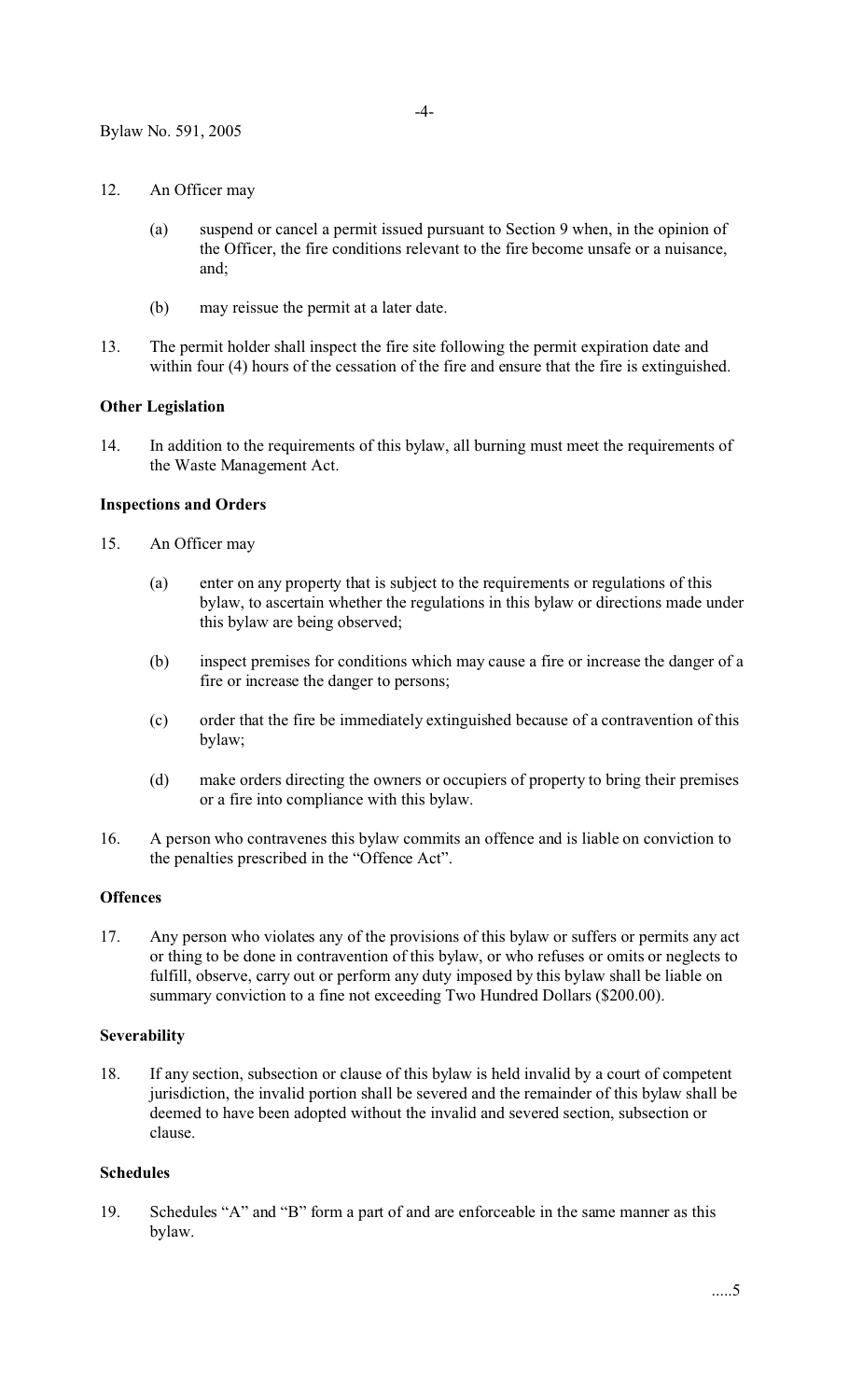Bylaw No. 591, 2005

# **Adoption**

20. This bylaw shall take effect upon adoption by Council.

READ A FIRST TIME this day of  $\frac{1}{2005}$ , 2005. READ A SECOND TIME this day of , 2005. READ A THIRD TIME this day of , 2005.

RECONSIDERED AND FINALLY ADOPTED this  $\_\_\_\_$  day of  $\_\_\_\_\_$ , 2005.

 $\overline{a}$ MAYOR G.L. WRIGHT ADMINISTRATOR

Certified a true copy of Bylaw No. 591, 2005

Administrator

 $\overline{a}$